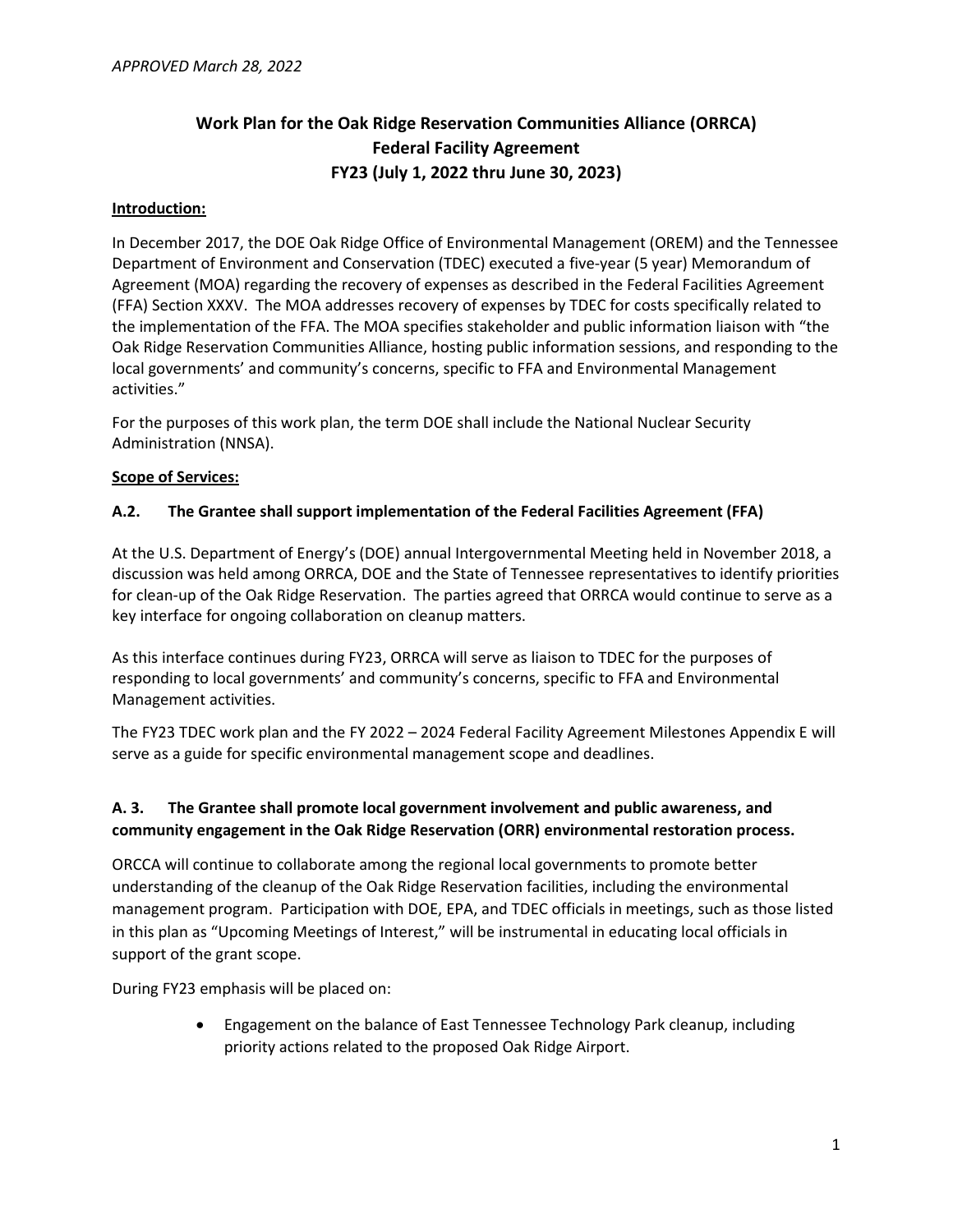- Public education and outreach to dispel negative environmental perceptions about Oak Ridge, and to communicate opportunities for reindustrialization, workforce and economic development, and recreation in the Oak Ridge Corridor.
- Improving local officials' and the public's understanding of regulatory waivers and the cost/benefit of this approach for the cleanup of the ORR
- Site characterization and the development of Waste Acceptance Criteria (WAC) for waste disposal, particularly related to mercury-contaminated materials.
- Improving local officials' and the public's understanding of DOE's policy of integrating NEPA values into CERCLA, and associated costs/benefits
- Enhancing communication with DOE, EPA, and TDEC regarding local priorities and concerns related to Environmental Management Projects, Priorities and Budgets
- Improving understanding of Federal Facility Agreement (FFA) process and milestones
- Engaging in Environmental Management activities related to compliance with the National Historic Preservation Act and the Manhattan Project National Historical Park

### **A.4. The Grantee shall disseminate accurate and information concerning present or proposed activities related to continued operations of the Oak Ridge Reservation facilities.**

During FY23 emphasis will be placed on:

- Disseminating current information about the reindustrialization program at the East Tennessee Technology Park, including the availability of property for beneficial reuse
- Continuing to improve public education through dissemination of current and information on ORRCA's website
- Continuing to enhance public education about the quality of the natural environment in Oak Ridge and host counties through a coordinated communications program
- Continuing to educate local officials and other stakeholders from other DOE sites about environmental management of ORR facilities and activities

### **A.5. The Grantee shall identify local concerns and issues relevant to the environmental management of the Oak Ridge Reservation and environs and present concerns to the State of Tennessee and the Department of Energy during the selection of annual work and budget priorities.**

ORCCA will continue to engage with the State and DOE to improve understanding of local government and community concerns.

During FY23 ORCCA emphasis will be placed on:

- CERCLA's Natural Resources Damages Assessment study and mitigation for the ORR
- DOE's Strategic Plan for Mercury, including source reduction, treatment, storage and promotion of off-site disposal of mercury contaminated waste and soils
- Continued emphasis on reducing/mitigating/eliminating off-site impacts, particularly groundwater issues
- Continued emphasis on costs/benefits of on-site versus off-site disposal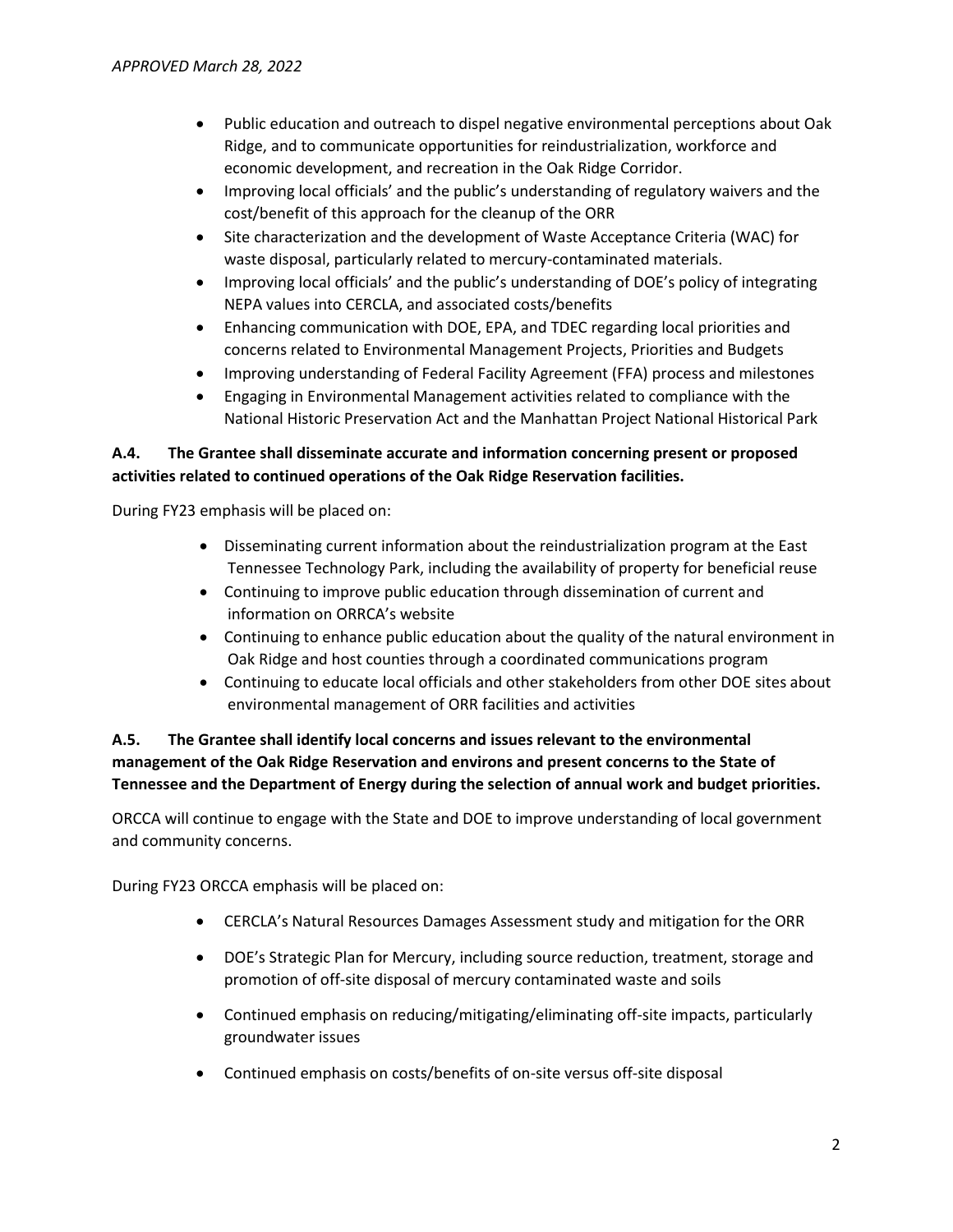- Modernization of water and wastewater infrastructure needed to support the ongoing DOE missions on the Oak Ridge Reservation
- Participation in the ongoing reindustrialization of ETTP
- Schedule for shipments to the WIPP facility in New Mexico
- Expediting studies related to treatment and reduction of mercury
- Risk Communication, including signage and other public communications
- Environmental Management activities that will help facilitate and expedite interpretation of historic properties
- Transfer of excess/underutilized property for economic and community development

### **A.6. The Grantee shall prepare special studies and reports, as needed, to educate local officials and further public information.**

During FY23 emphasis will be placed on:

- Review and support for FY24 Budget Request priorities to DOE as described in the attached TDEC letter dated March 21, 2022.
- Review and assessment of projects related to the cleanup of the Oak Ridge Reservation and related offsite activities such as restoration of groundwater and fish
- Providing a local government mechanism for input into DOE's budgetary and programmatic priorities
- Continue to provide input into how financial performance bonds are assessed on companies which store and treat DOE waste
- Legislative, Regulatory, and Administrative activities at the Federal and State levels related to the storage, transportation, and permanent disposal of nuclear waste

#### **Meetings of Interest:**

**Implementation of the Manhattan Project** *TBD Summer/Fall 2022* **National Historical Park** Tentative: Los Alamos, NM Energy Communities Alliance Annual Meeting

#### **Oak Ridge Site Specific Advisory Board Annual Meeting** *TBD Summer 2022*

**DOE National Cleanup Workshop** *September 21-21, 2022* Co-sponsored by: Energy Communities Alliance Arlington, VA

#### **DOE Annual Intergovernmental Meeting** *November 2022*

Tentative: New Orleans, LA